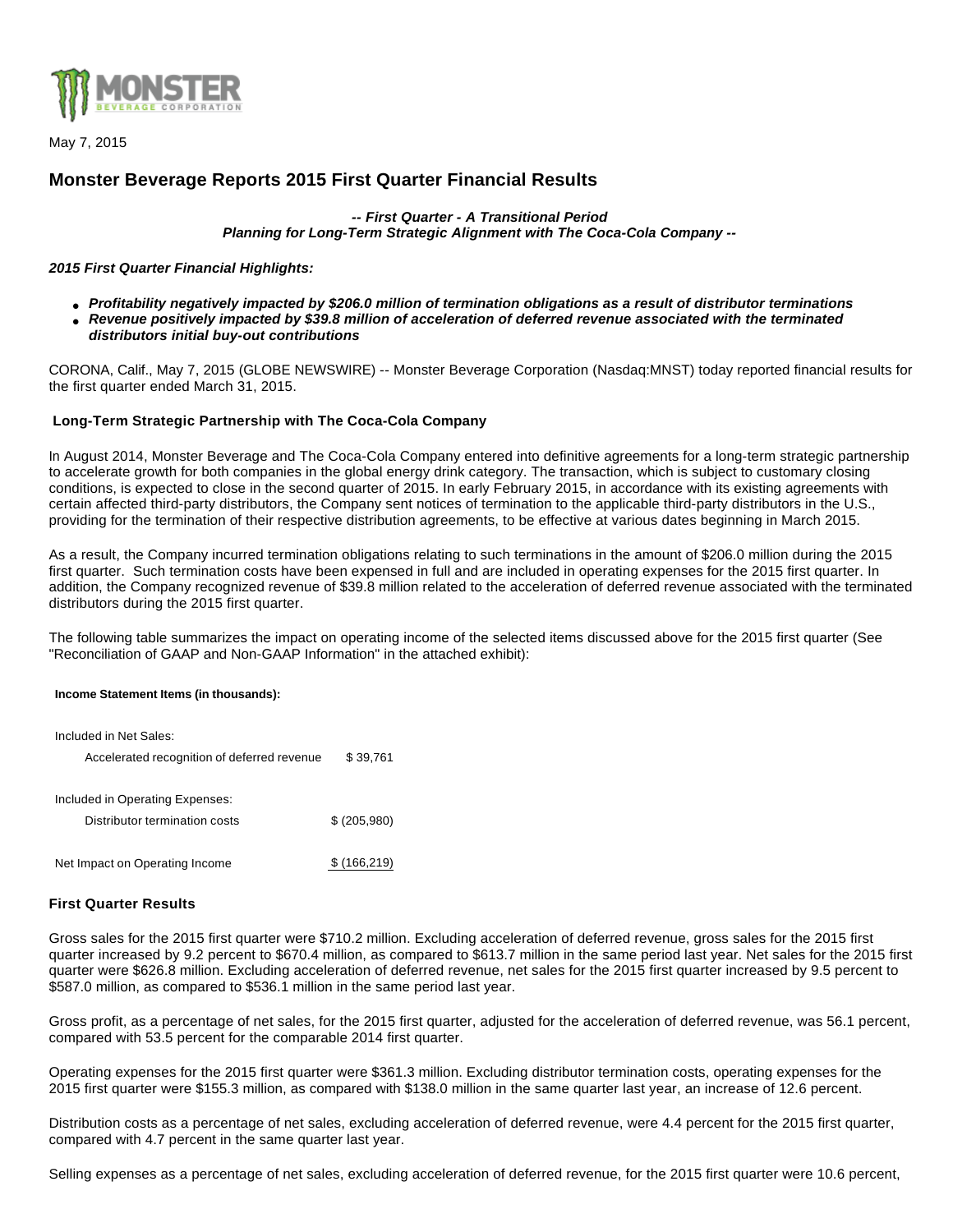compared with 10.7 percent in the same quarter a year ago.

General and administrative expenses were \$273.1 million. Excluding acceleration of deferred revenue and distributor termination costs, general and administration costs as a percentage of net sales, for the 2015 first quarter were 11.4 percent, compared with 10.3 percent for the corresponding quarter last year. Stock-based compensation (a non-cash item) was \$6.4 million for the first quarter of 2015, compared with \$7.0 million in the same quarter last year.

Operating income for the 2015 first quarter was \$7.6 million. Operating income for the 2015 first quarter, excluding the acceleration of deferred revenue as well as distributor termination costs, increased 16.8 percent to \$173.9 million from \$148.9 million in the comparable 2014 quarter.

Net income for the 2015 first quarter was \$4.4 million. Net income for the 2015 first quarter, excluding the acceleration of deferred revenue as well as distributor termination costs, on a tax affected basis, increased 13.9 percent to \$108.5 million from \$95.3 million in the same quarter last year. Net income per diluted share was \$0.03 for the 2015 first quarter. Net income per diluted share, excluding the acceleration of deferred revenue as well as distributor termination costs, on a tax affected basis, increased 13.8 percent to \$0.62 from \$0.55 per diluted share in the comparable 2014 quarter.

Net sales for the Company's DSD segment were \$605.8 million. Excluding acceleration of deferred revenue, net sales for the Company's DSD segment for the 2015 first quarter increased by 10.0 percent to \$566.0 million, as compared to \$514.4 million in the same period last year.

Gross sales to customers outside the United States were \$141.0 million in the 2015 first quarter, compared with \$144.3 million in the corresponding quarter in 2014. Net sales to customers outside the United States were \$113.0 million in the 2015 first quarter, compared with \$115.8 million in the corresponding quarter in 2014. Unfavorable currency exchange rates had the effect of reducing gross sales by \$15 million and net sales by approximately \$12 million in the quarter.

#### **Other Factors Impacting Profitability**

Results for the 2015 first quarter were also affected by certain other factors, including \$12.0 million of decreased net sales due to unfavorable changes in currency exchange rates, \$4.9 million of expenses related to regulatory matters and litigation concerning the advertising, marketing, promotion, ingredients, usage, safety and sale of the Company's Monster Energy® brand energy drinks; professional service and other transactional costs related to the Coca-Cola transaction of \$3.6 million as well as additional payroll taxes of \$7.2 million following the exercise of certain stock options.

Rodney C. Sacks, Chairman and Chief Executive Officer, said: "We are pleased to report another quarter of sales growth, however the strength of the U.S. dollar somewhat impacted our international revenues. During the quarter, we launched Monster Energy® Ultra Citron™ and Monster Rehab® Peach Tea + Energy, which have been well received by our consumers.

"As previously mentioned, The Coca-Cola Company transaction presents a unique opportunity for us. We anticipate that this relationship will provide us with complementary product offerings in many countries as well as access to new geographies, and access to new channels, including vending and specialty accounts. To date we have transitioned approximately 84 percent of our targeted distribution rights in the United States to The Coca-Cola Company and its distribution network, which was accomplished with minimal disruption in the retail trade. We expect to transition an additional 5 percent of the targeted volume during this month.

"We are making good progress in working through transitional issues and look forward to the closing of the transaction in the second quarter," Sacks added.

## **Investor Conference Call**

The Company will host an investor conference call today, May 7, 2015, at 2:00 p.m. Pacific Time (5:00 p.m. Eastern Time). The conference call will be open to all interested investors through a live audio web broadcast via the internet at [www.monsterbevcorp.com](http://www.globenewswire.com/newsroom/ctr?d=10133418&l=25&a=www.monsterbevcorp.com&u=http%3A%2F%2Fwww.monsterbevcorp.com%2F) in the "Events & Presentations" section. For those who are not able to listen to the live broadcast, the call will be archived for approximately one year on the website.

#### **Monster Beverage Corporation**

Based in Corona, California, Monster Beverage Corporation is a holding company and conducts no operating business except through its consolidated subsidiaries. The Company's subsidiaries market and distribute energy drinks and alternative beverages including Monster Energy® energy drinks, Monster Energy Extra Strength Nitrous Technology® energy drinks, Java Monster® non-carbonated coffee + energy drinks, M3® Monster Energy® Super Concentrate energy drinks, Monster Rehab® non-carbonated energy drinks with electrolytes, Muscle Monster® Energy Shakes, Übermonster® energy drinks, and Peace Tea® iced teas, as well as Hansen's® natural sodas, apple juice and juice blends, multi-vitamin juices, Junior Juice® beverages, Blue Sky® beverages, Hubert's® Lemonades and PRE® Probiotic drinks. For more information, visit [www.monsterbevcorp.com](http://www.globenewswire.com/newsroom/ctr?d=10133418&l=27&a=www.monsterbevcorp.com&u=http%3A%2F%2Fwww.monsterbevcorp.com%2F).

## **Note Regarding Use of Non-GAAP Measures**

Gross sales is used internally by management as an indicator of and to monitor operating performance, including sales performance of particular products, salesperson performance, product growth or declines and overall Company performance. The use of gross sales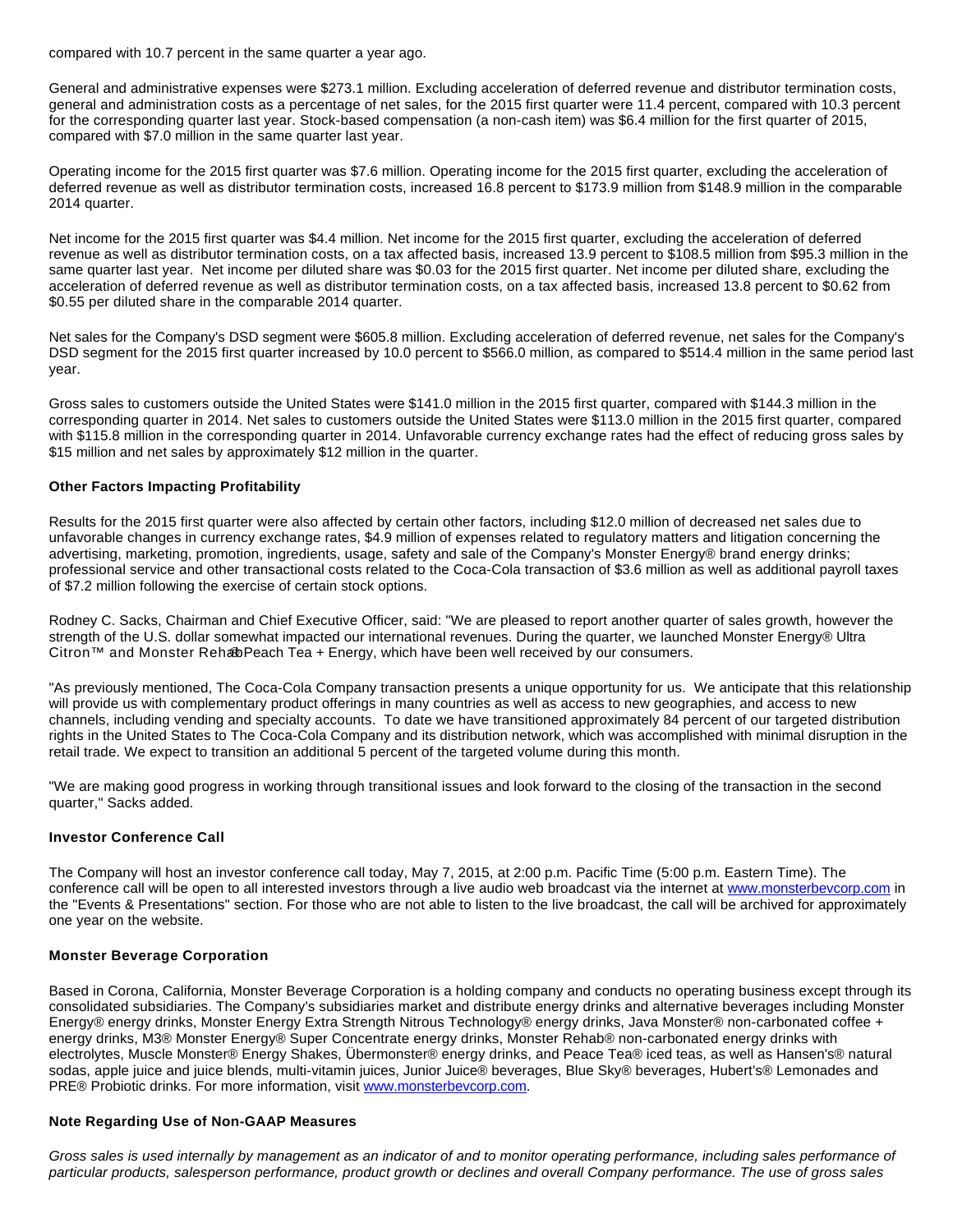allows evaluation of sales performance before the effect of any promotional items, which can mask certain performance issues. We therefore believe that the presentation of gross sales provides a useful measure of our operating performance. Gross sales is not a measure that is recognized under accounting principles generally accepted in the United States of America ("GAAP") and should not be considered as an alternative to net sales, which is determined in accordance with GAAP, and should not be used alone as an indicator of operating performance in place of net sales. Additionally, gross sales may not be comparable to similarly titled measures used by other companies, as gross sales has been defined by our internal reporting practices. In addition, gross sales may not be realized in the form of cash receipts as promotional payments and allowances may be deducted from payments received from certain customers.

## **Caution Concerning Forward-Looking Statements**

Certain statements made in this announcement may constitute "forward-looking statements" within the meaning of the U.S. federal securities laws, as amended, regarding the expectations of management with respect to our future operating results and other future events including revenues and profitability. The Company cautions that these statements are based on management's current knowledge and expectations and are subject to certain risks and uncertainties, many of which are outside of the control of the Company, that could cause actual results and events to differ materially from the statements made herein. Such risks and uncertainties include, but are not limited to, the following: whether and when The Coca-Cola Company transactions are completed, and results expected from them; unanticipated litigation concerning the Company's products; the current uncertainty and volatility in the national and global economy; changes in consumer preferences; changes in demand due to both domestic and international economic conditions; activities and strategies of competitors, including the introduction of new products and competitive pricing and/or marketing of similar products; actual performance of the parties under the new distribution agreements; potential disruptions arising out of the transition of certain territories to new distributors; changes in sales levels by existing distributors; unanticipated costs incurred in connection with the termination of existing distribution agreements or the transition to new distributors; changes in the price and/or availability of raw materials; other supply issues, including the availability of products and/or suitable production facilities; product distribution and placement decisions by retailers; changes in governmental regulation; the imposition of new and/or increased excise and/or sales or other taxes on our products; criticism of energy drinks and/or the energy drink market generally; our ability to satisfy all criteria set forth in any U.S. model energy drink guidelines; the impact of proposals to limit or restrict the sale of energy drinks to minors and/or persons below a specified age and/or restrict the venues and/or the size of containers in which energy drinks can be sold; political, legislative or other governmental actions or events, including the outcome of any state attorney general and/or government or quasi-government agency inquiries, in one or more regions in which we operate. For a more detailed discussion of these and other risks that could affect our operating results, see Monster's reports filed with the Securities and Exchange Commission. The Company's actual results could differ materially from those contained in the forward-looking statements. The Company assumes no obligation to update any forward-looking statements, whether as a result of new information, future events or otherwise.

(tables below)

## **MONSTER BEVERAGE CORPORATION AND SUBSIDIARIES CONDENSED CONSOLIDATED STATEMENTS OF INCOME AND OTHER INFORMATION FOR THE THREE-MONTHS ENDED MARCH 31, 2015 AND 2014 (In Thousands, Except Per Share Amounts) (Unaudited)**

|                                                 |           | <b>Three-Months Ended</b> |  |
|-------------------------------------------------|-----------|---------------------------|--|
|                                                 | March 31, |                           |  |
|                                                 | 2015      | 2014                      |  |
| Net sales <sup>1</sup>                          | \$626,791 | \$536,129                 |  |
| Cost of sales                                   | 257,834   | 249,311                   |  |
| Gross profit <sup>1</sup>                       | 368,957   | 286,818                   |  |
| Gross profit as a percentage of net sales       | 58.9%     | 53.5%                     |  |
| Operating expenses <sup>2</sup>                 | 361,328   | 137,955                   |  |
| Operating expenses as a percentage of net sales | 57.6%     | 25.7%                     |  |
| Operating income <sup>1</sup> , <sup>2</sup>    | 7,629     | 148,863                   |  |
| Operating income as a percentage of net sales   | 1.2%      | 27.8%                     |  |

| Interest and other income, net<br>$\sim$ $\sim$<br>. | $.23^\circ$<br>ں ے. | 15A<br>ັ |
|------------------------------------------------------|---------------------|----------|
|                                                      |                     |          |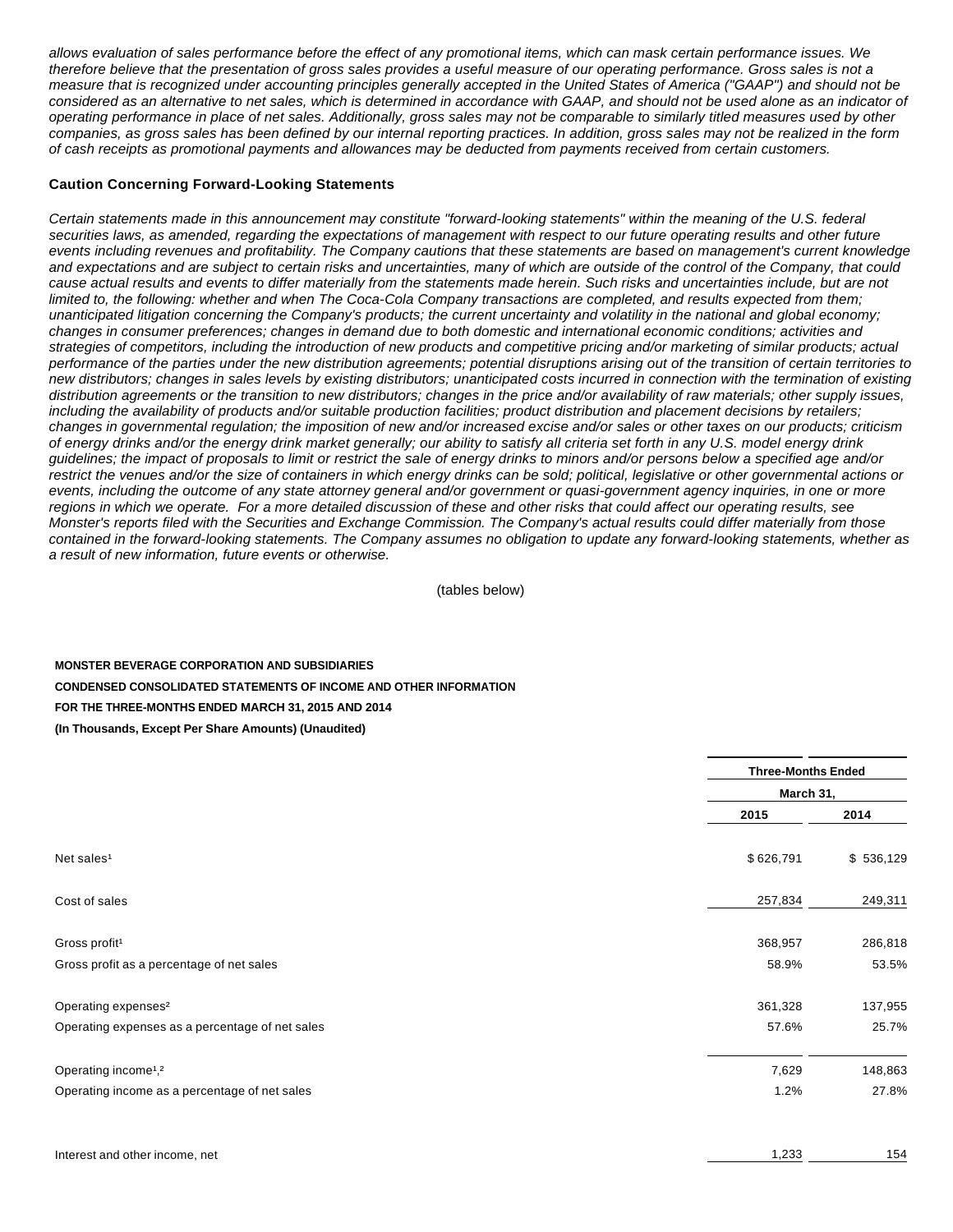| Income before provision for income taxes <sup>1</sup> , <sup>2</sup>            | 8,862   | 149,017  |
|---------------------------------------------------------------------------------|---------|----------|
| Provision for income taxes                                                      | 4,448   | 53,767   |
| Income taxes as a percentage of income before taxes                             | 50.2%   | 36.1%    |
| Net income <sup>1,2</sup>                                                       | \$4,414 | \$95,250 |
| Net income as a percentage of net sales                                         | 0.7%    | 17.8%    |
| Net income per common share:                                                    |         |          |
| Basic                                                                           | \$0.03  | \$0.57   |
| <b>Diluted</b>                                                                  | \$0.03  | \$0.55   |
| Weighted average number of shares of common stock and common stock equivalents: |         |          |
| Basic                                                                           | 169,871 | 166,913  |
| <b>Diluted</b>                                                                  | 173,778 | 173,741  |
| Case sales (in thousands) (in 192-ounce case equivalents)                       | 57,779  | 51,926   |
| Average net sales per case                                                      | \$10.85 | \$10.32  |

1Includes \$39.8 million for the three-months ended March 31, 2015, related to the acceleration of deferred revenue associated with certain of the Company's prior distributors who were sent notices of termination during the first quarter of 2015.

²Includes \$206.0 million and \$0.01 million for the three-months ended March 31, 2015 and 2014, respectively, related to distributor termination costs.

**MONSTER BEVERAGE CORPORATION AND SUBSIDIARIES CONDENSED CONSOLIDATED BALANCE SHEETS AS OF MARCH 31, 2015 AND DECEMBER 31, 2014 (In Thousands, Except Par Value) (Unaudited)** 

|                                           | March 31,<br>2015 | <b>December</b><br>31,<br>2014 |
|-------------------------------------------|-------------------|--------------------------------|
| <b>ASSETS</b>                             |                   |                                |
| <b>CURRENT ASSETS:</b>                    |                   |                                |
| Cash and cash equivalents                 | \$362,787         | \$370,323                      |
| Short-term investments                    | 647,284           | 781,134                        |
| Accounts receivable, net                  | 343,427           | 280,203                        |
| Distributor receivables                   | 628               | 552                            |
| Inventories                               | 197,914           | 174,573                        |
| Prepaid expenses and other current assets | 25,174            | 19,673                         |
| Intangibles held-for-sale                 | 18,079            | 18,079                         |
| Prepaid income taxes                      | 21,648            | 8,617                          |
| Deferred income taxes                     | 224,954           | 40,275                         |
| Total current assets                      | 1,841,895         | 1,693,429                      |
| <b>INVESTMENTS</b>                        | 41,240            | 42,940                         |
| PROPERTY AND EQUIPMENT, net               | 88,296            | 90,156                         |
| DEFERRED INCOME TAXES                     | 54,106            | 54,106                         |
| INTANGIBLES, net                          | 52,300            | 50,748                         |
| OTHER ASSETS                              | 7,109             | 7,496                          |
| <b>Total Assets</b>                       | \$2,084,946       | \$1,938,875                    |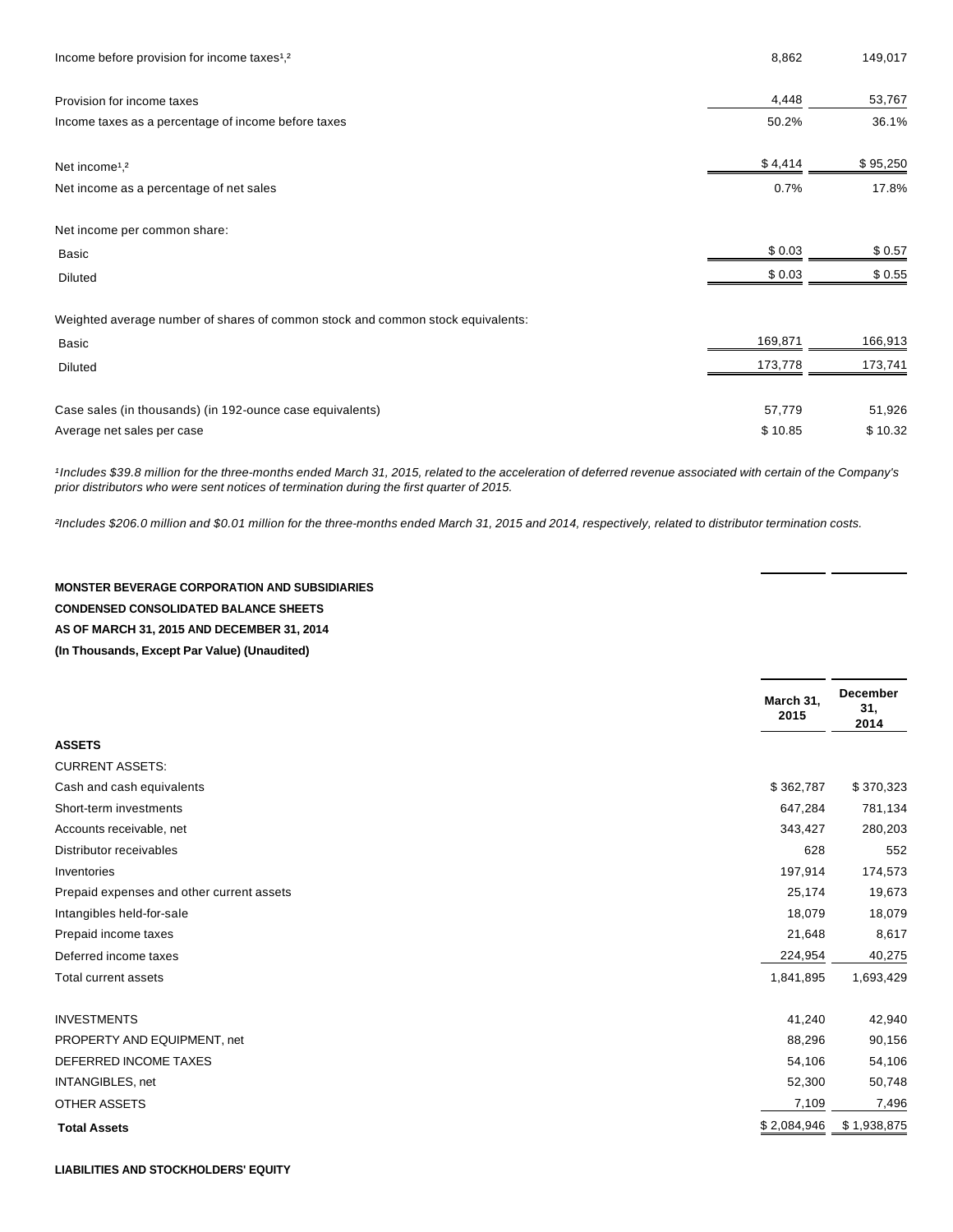| <b>CURRENT LIABILITIES:</b>                                                                                                                                                                                |             |             |
|------------------------------------------------------------------------------------------------------------------------------------------------------------------------------------------------------------|-------------|-------------|
| Accounts payable                                                                                                                                                                                           | \$167,789   | \$127,641   |
| <b>Accrued liabilities</b>                                                                                                                                                                                 | 46,147      | 40,271      |
| Accrued promotional allowances                                                                                                                                                                             | 107,229     | 114,047     |
| Accrued distributor terminations                                                                                                                                                                           | 205,980     | --          |
| Deferred revenue                                                                                                                                                                                           | 10,584      | 49,926      |
| Accrued compensation                                                                                                                                                                                       | 9,972       | 17,983      |
| Income taxes payable                                                                                                                                                                                       | 1,586       | 5,848       |
| <b>Total current liabilities</b>                                                                                                                                                                           | 549,287     | 355,716     |
| DEFERRED REVENUE                                                                                                                                                                                           | 67,305      | 68,009      |
| STOCKHOLDERS' EQUITY:                                                                                                                                                                                      |             |             |
| Common stock -- \$0.005 par value; 240,000 shares authorized; 211,609 shares issued and 170,158 outstanding as of March<br>31, 2015; 207,004 shares issued and 167,722 outstanding as of December 31, 2014 | 1,058       | 1,035       |
| Additional paid-in capital                                                                                                                                                                                 | 636,274     | 426,145     |
| Retained earnings                                                                                                                                                                                          | 2,334,924   | 2,330,510   |
| Accumulated other comprehensive loss                                                                                                                                                                       | (21, 433)   | (11, 453)   |
| Common stock in treasury, at cost; 41,451 and 39,282 shares as of March 31, 2015 and December 31, 2014, respectively                                                                                       | (1,482,469) | (1,231,087) |
| Total stockholders' equity                                                                                                                                                                                 | 1,468,354   | 1,515,150   |
| <b>Total Liabilities and Stockholders' Equity</b>                                                                                                                                                          | \$2,084,946 | \$1,938,875 |

## **MONSTER BEVERAGE CORPORATION AND SUBSIDIARIES**

## **ADJUSTED CONDENSED CONSOLIDATED STATEMENTS OF INCOME AND OTHER INFORMATION**

# **FOR THE THREE-MONTHS ENDED MARCH 31, 2015 AND 2014**

**(In Thousands, Except Per Share Amounts) (Unaudited)**

|                                                          | <b>Three-Months Ended</b> |           |
|----------------------------------------------------------|---------------------------|-----------|
|                                                          | March 31,                 |           |
|                                                          | 2015                      | 2014      |
| Gross sales, net of discounts and returns <sup>1,3</sup> | \$670,432                 | \$613,723 |
| Less: Promotional and other allowances <sup>2</sup>      | 83,402                    | 77,594    |
| Net sales <sup>3</sup>                                   | 587,030                   | 536,129   |
| Cost of sales                                            | 257,834                   | 249,311   |
| Gross profit <sup>3</sup>                                | 329,196                   | 286,818   |
| Gross profit as a percentage of net sales                | 56.1%                     | 53.5%     |
| Operating expenses <sup>4</sup>                          | 155,348                   | 137,955   |
| Operating expenses as a percentage of net sales          | 26.5%                     | 25.7%     |
| Operating income <sup>3,4</sup>                          | 173,848                   | 148,863   |
| Operating income as a percentage of net sales            | 29.6%                     | 27.8%     |
|                                                          |                           |           |
| Interest and other income, net                           | 1,233                     | 154       |
| Income before provision for income taxes <sup>3,4</sup>  | 175,081                   | 149,017   |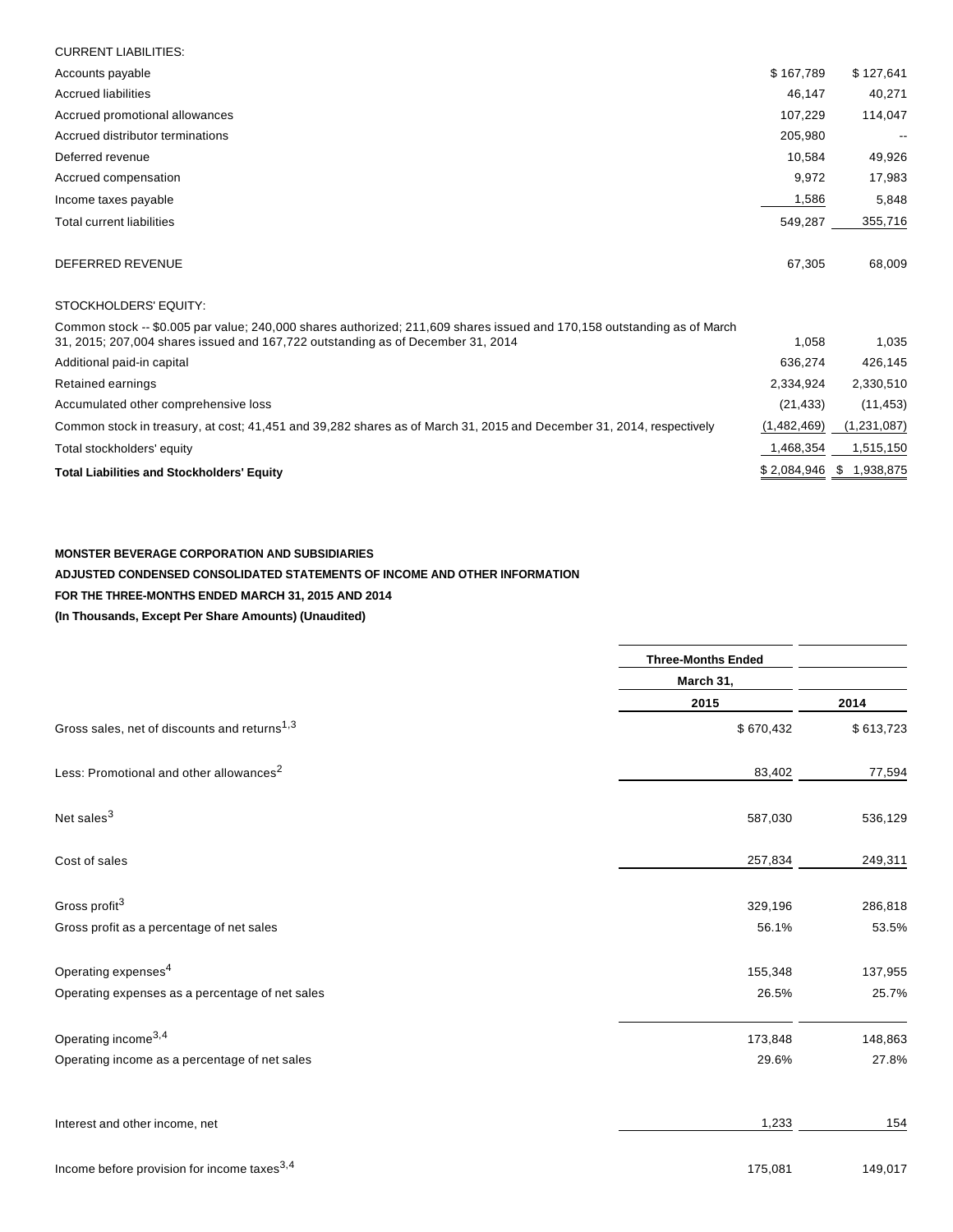| Provision for income taxes                                                      | 66,622    | 53,767   |
|---------------------------------------------------------------------------------|-----------|----------|
| Income taxes as a percentage of income before taxes                             | 38.1%     | 36.1%    |
|                                                                                 |           |          |
| Net income <sup>3,4</sup>                                                       | \$108,459 | \$95,250 |
| Net income as a percentage of net sales                                         | 18.5%     | 17.8%    |
|                                                                                 |           |          |
| Net income per common share:                                                    |           |          |
| Basic                                                                           | \$0.64    | \$0.57   |
| <b>Diluted</b>                                                                  | \$0.62    | \$0.55   |
|                                                                                 |           |          |
| Weighted average number of shares of common stock and common stock equivalents: |           |          |
| Basic                                                                           | 169,871   | 166,913  |
| <b>Diluted</b>                                                                  | 173,778   | 173,741  |
|                                                                                 |           |          |
| Case sales (in thousands) (in 192-ounce case equivalents)                       | 57,779    | 51,926   |
| Average net sales per case                                                      | \$10.16   | \$10.32  |

 $^1$ Gross sales is a non-GAAP measure that is used internally by management as an indicator of and to monitor operating performance, including sales performance of particular products, salesperson performance, product growth or declines and overall Company performance. The use of gross sales allows evaluation of sales performance before the effect of any promotional items, which can mask certain performance issues. We therefore believe that the presentation of gross sales provides a useful measure of our operating performance. Gross sales is not a measure that is recognized under GAAP and should not be considered as an alternative to net sales, which is determined in accordance with GAAP, and should not be used alone as an indicator of operating performance in place of net sales. Additionally, gross sales may not be comparable to similarly titled measures used by other companies, as gross sales has been defined by our internal reporting practices. In addition, gross sales may not be realized in the form of cash receipts as promotional payments and allowances may be deducted from payments received from certain customers.

<sup>2</sup>Although the expenditures described in this line item are determined in accordance with GAAP and meet GAAP requirements, the disclosure thereof does not conform with GAAP presentation requirements. Additionally, our definition of promotional and other allowances may not be comparable to similar items presented by other companies. Promotional and other allowances primarily include consideration given to the Company's distributors or retail customers including, but not limited to the following: (i) discounts granted off list prices to support price promotions to end-consumers by retailers; (ii) reimbursements given to the Company's distributors for agreed portions of their promotional spend with retailers, including slotting, shelf space allowances and other fees for both new and existing products; (iii) the Company's agreed share of fees given to distributors and/or directly to retailers for advertising, in-store marketing and promotional activities; (iv) the Company's agreed share of slotting, shelf space allowances and other fees given directly to retailers; (v) incentives given to the Company's distributors and/or retailers for achieving or exceeding certain predetermined sales goals; (vi) discounted or free products; (vii) contractual fees given to the Company's distributors related to sales made by the Company direct to certain customers that fall within the distributors' sales territories; and (viii) commissions paid to our customers. The presentation of promotional and other allowances facilitates an evaluation of their impact on the determination of net sales and the spending levels incurred or correlated with such sales. Promotional and other allowances constitute a material portion of our marketing activities. The Company's promotional allowance programs with its numerous distributors and/or retailers are executed through separate agreements in the ordinary course of business. These agreements generally provide for one or more of the arrangements described above and are of varying durations, ranging from one week to one year.

 $3$ Excludes \$39.8 million for the three-months ended March 31, 2015, related to the acceleration of deferred revenue associated with certain of the Company's prior distributors who were sent notices of termination during the first quarter of 2015.

<sup>4</sup>Excludes \$206.0 million for the three-months ended March 31, 2015 related to distributor termination costs.

#### **Reconciliation of GAAP and Non-GAAP Information**

#### **(\$ in Thousands, unaudited)**

Adjusted results are non-GAAP items that exclude (i) the acceleration of deferred revenue, and (ii) distributor termination costs. The Company believes that these non-GAAP items are useful to investors in evaluating the Company's ongoing operating and financial results. The non-GAAP items should be considered in addition to, and not in lieu of, U.S. GAAP financial measures.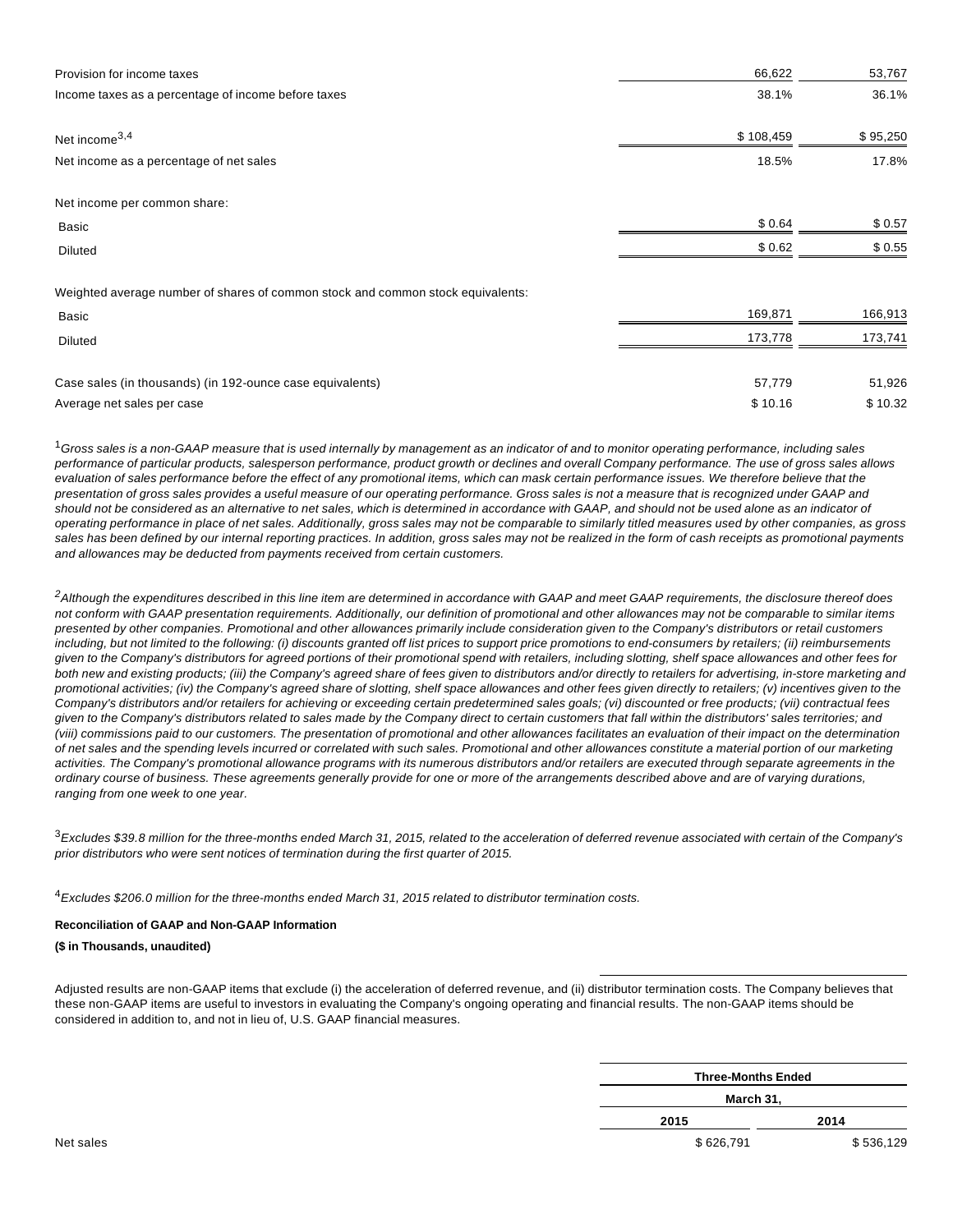Net sales excluding above item \$ 536,129

| <b>Three-Months Ended</b> |           |
|---------------------------|-----------|
|                           | March 31, |
| 2015                      | 2014      |

| Gross profit                                         |                     | \$368,957 \$286,818 |
|------------------------------------------------------|---------------------|---------------------|
| Accelerated recognition of deferred revenue (39,761) |                     |                     |
| Gross profit excluding above item                    | \$329,196 \$286,818 |                     |

|                               | <b>Three-Months Ended</b><br>March 31, |                     |
|-------------------------------|----------------------------------------|---------------------|
|                               |                                        |                     |
|                               | 2015                                   | 2014                |
| Operating expenses            |                                        | \$361,328 \$137,955 |
| Distributor termination costs | (205,980)                              |                     |

Operating expenses excluding above item \$ 155,348 \$ 137,955

|                                             |           | <b>Three-Months Ended</b> |  |
|---------------------------------------------|-----------|---------------------------|--|
|                                             | March 31, |                           |  |
|                                             | 2015      | 2014                      |  |
| Operating income                            |           | \$7,629 \$148,863         |  |
| Accelerated recognition of deferred revenue | (39,761)  |                           |  |
| Distributor termination costs               | 205,980   |                           |  |

Operating income excluding above items \$173,848 \$148,863

. .

## **Reconciliation of GAAP and Non-GAAP Information (cont.) (\$ in Thousands, unaudited)**

|                                             | <b>Three-Months Ended</b><br>March 31, |                   |
|---------------------------------------------|----------------------------------------|-------------------|
|                                             |                                        |                   |
|                                             | 2015                                   | 2014              |
| Income before provision for income taxes    |                                        | \$8,862 \$149,017 |
| Accelerated recognition of deferred revenue | (39,761)                               |                   |
| Distributor termination costs               | 205,980                                |                   |

Income before provision for income taxes excluding above items \$175,081 \$149,017

## **Three-Months Ended**